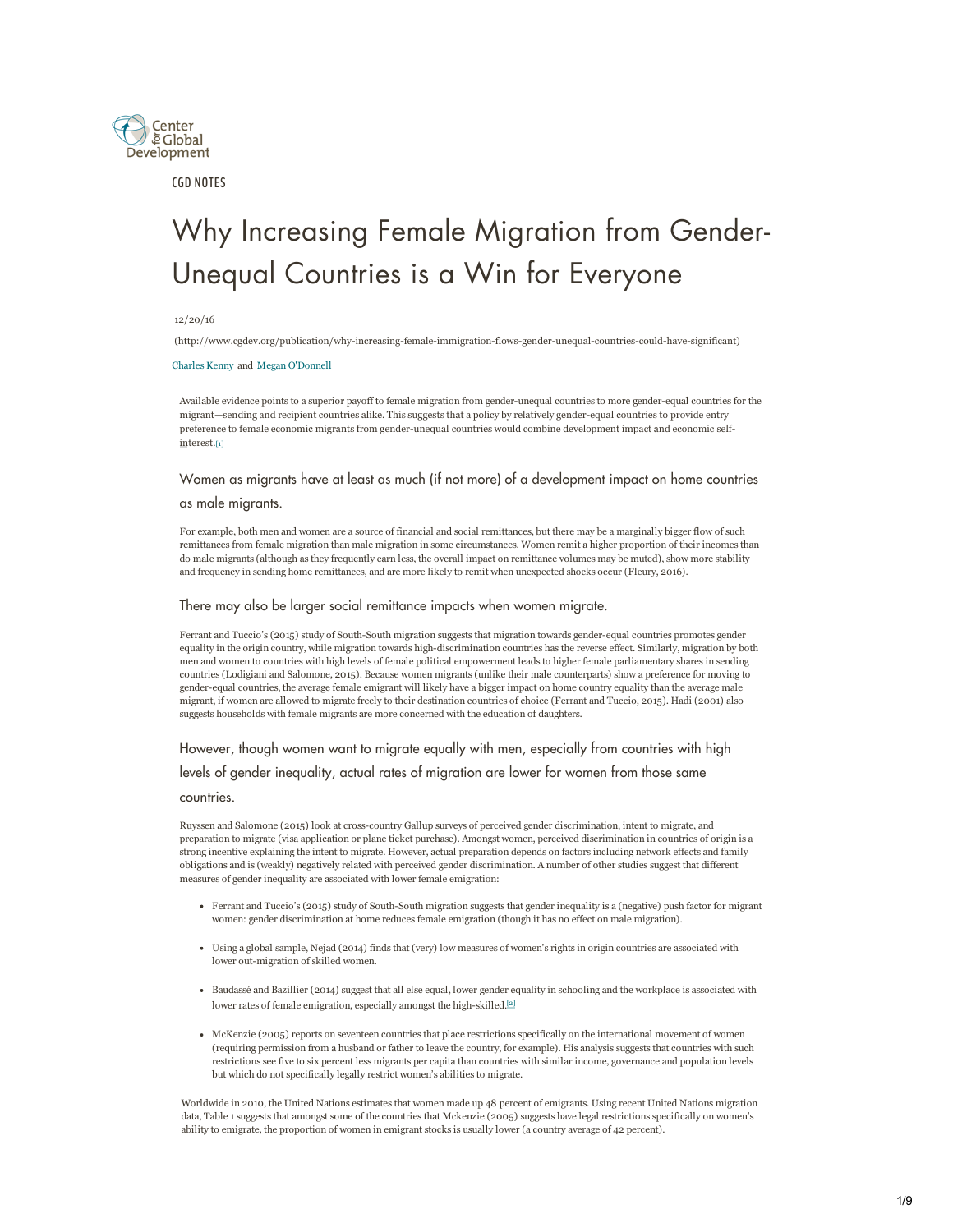This sending country constraint means that even though women prefer to emigrate to countries with

stronger gender equality, they are often unable to do so at the levels men achieve.

Take the example of Egypt (Table 2). The country's emigrants are mostly male, especially to countries in the region with high levels of gender discrimination. But even to receiving countries with lower levels of gender discrimination, the gender breakdown of emigrants does not reach parity. More broadly, Docquier et al. (2009) find that while highly-skilled (defined as post-secondary educated) women account for 49 percent of all highly-skilled emigrants to OECD countries, the proportion of highly-skilled emigrants from Middle East and North African countries to OECD countries who are women is only 38 percent.<sup>[3]</sup>

Data from Li and Sweetman (2014) on immigrants to Canada suggests that women make up 45 percent of the immigrant stock from the average sending country. Amongst the seven countries in the database that McKenz[ie \(](#page-7-1)2005) suggests put legal barriers specifically on female migrants, women account for 36 percent of the immigrant stock.

## Favoring female migrants from gender-unequal countries has the potential to benefit gender-equal

host countries.

These migrants have overcome more barriers to emigrate, suggesting greater capacity. This applies (even) to women and men with the same observable features in terms of education or experience, for example. Because women from gender-unequal countries will be less likely to have been given access to quality education, employment, or business opportunities, those who have nonetheless achieved similar levels of educational or professional success as their male counterparts are likely to have more capacity, all else equal. This suggests that women from gender-unequal countries (immigrating to gender-equal countries as primary visa-holders for economic purposes) would outperform their male counterparts from gender-unequal countries and those from both genders from gender-equal countries.

Unfortunately, current analysis usually lumps this group of female migrants in with those who

migrate as family members and/or for non-economic purposes, which means cofounding factors

including differing labor force participation rates may hide the effect of any such outperformance.<sup>[4]</sup>

Table 3 suggests that about 63 percent of men granted lawful permanent residence visas in 2013 in the US were occupied outside the home compared to 45 percent of women. In 2000 in the US, annual work hours averaged 983 for female immigrants and 1301 for fe[male](#page-7-2) US born. That compared to 1855 and 2052 for male immigrants and US-born. Female immigrants worked outside the home for an average of 53 percent of the time that male immigrants did and 76 percent of the average that female US-born did.<sup>[5]</sup>

And overall employment rates can be lower even for the high-skilled: in Canada 34.4 percent of immigrant women with a university degree were employed in Canada compared to 43.5 percent of men (International Organization for Migration 201[4\).](#page-7-3)<sup>[6]</sup>

Looking at income, data from Li and Sweetman (2014) on immigrants to Canada suggests that women from a given country earn on average 64 percent of what men earn (this does not account for different labor force participation rates). Amongst th[e se](#page-7-4)ven countries in the database that McKenzie (2005) suggests put legal barriers specifically on female migrants, this figure is 61 percent of the earnings

## These broader gaps in workforce participation and earnings are likely reflective of structural barriers preventing female migrants from finding suitable employment.

Improving labor force participation quality and rates is likely to result in measureable economic gain: the losses to the Canadian economy due to deskilling-migrants working in jobs for which they are over-qualified-are an estimated \$7.44 billion CAD for women (almost double that of men's: \$3.94 billion CAD) (International Organization for Migration 2014). Methods to encourage female labor force participation that apply as much to migrants as the native born include equal pay for equal work legislation and childcare support. There is also a role for governments to support skill-portability measures (officially recognizing foreign qualifications where appropriate, for example).

## These confounding factors apply less to women who come to countries specifically to (study or) work.

Amongst more directly comparable categories of men and women, the lower economic return appears to dissipate: Goyette and Xie (1999) study foreign- and native-born scientists and engineers in the United States and find that the earnings gap between foreign-born women and men is less than that between native-born women and men (foreign female scientists earning 74 percent of foreign male scientists as compared to 70 percent for native-born female scientists and native-born male scientists).<sup>[7]</sup>

Looking across all migrants, Li and Sweetman (2014) suggest that the returns to quality education in Canada are similar for female immigrants who do not have children as they are for men. In addition, as some confirmation of the cap[ac](#page-7-4)ity effect in Canada, looking only at individuals between 18 and 24 years of age employed full time, controlling for a range of factors including occupancy and industry clusters, birth country, quality of education, work experience, location in Canada and language knowledge, Coulombe et al. (2014) find that the country dummy coefficient for returns to schooling and education in Canada is higher for women than men born in Iran, Pakistan, and Afghanistan (though it is higher for men than women born in Egypt).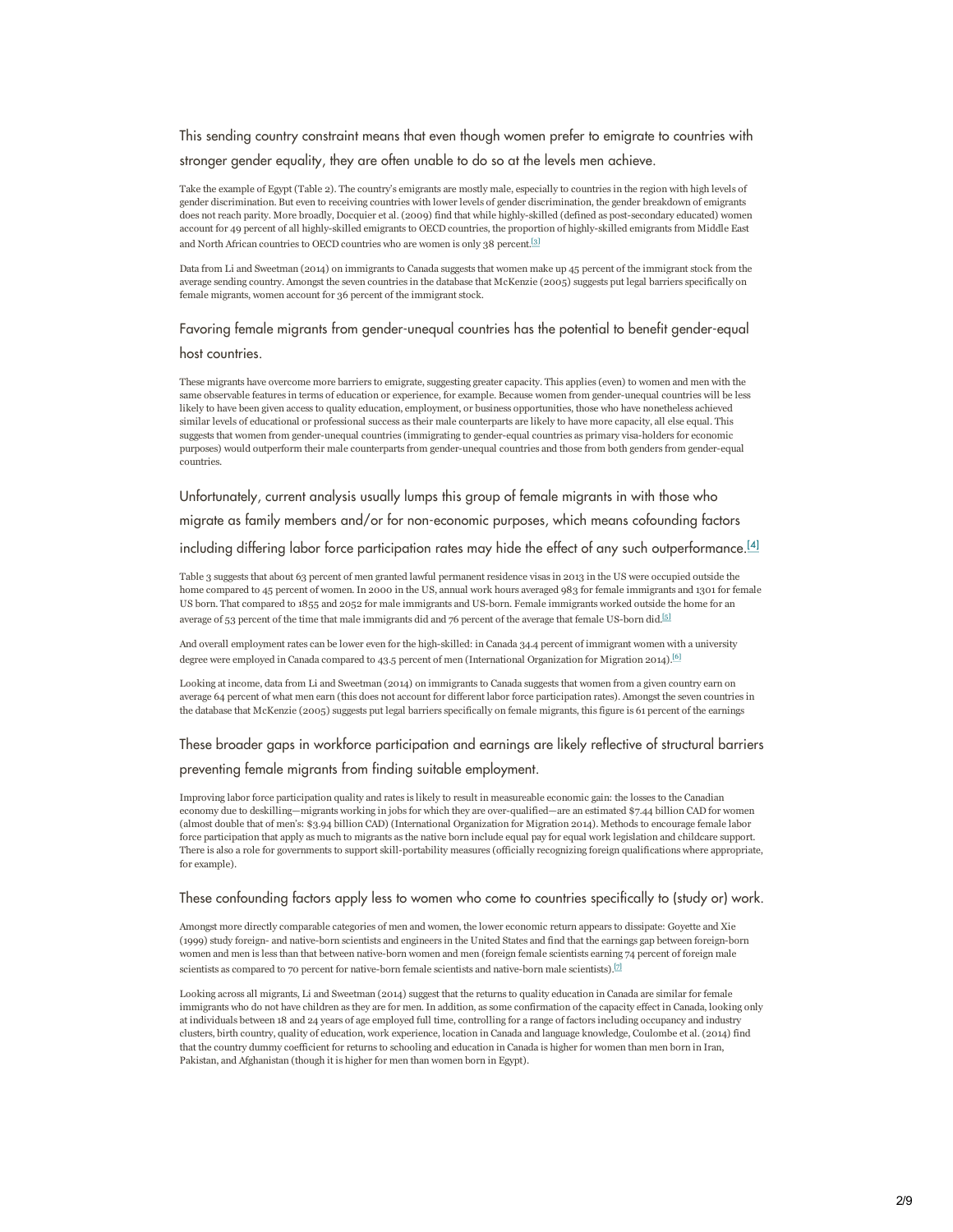If there is a capacity advantage amongst female migrants from gender-unequal countries, it suggests

the potential for a triple-win reform of immigration policy in gender-equal countries.

Because women moving from gender-unequal to gender-equal countries see a dramatic decline in the barriers they face to labor force participation, they are likely to receive a particularly large financial payoff to migration. Because sending countries are likely to see larger financial and social remittances from female emigrants who move to work abroad, they are likely to see a particularly large economic and social payoff to such emigration. And because recipient countries are likely to gain immigrants that are more capable for a given level of education or experience if they favor women from gender-unequal countries, they too will see a larger economic payoff.

This suggests policymakers in comparatively gender-equal countries including in Europe and North America should give points to women from gender-unequal countries if they use a points system as part of their immigration decision making processes.

Canada's immigration system, for example, works on a point system that considers six factors: language, education, experience, age, arranged employment, and adaptability (Government of Canada 2015). Close to 62 percent of new permanent residents in Canada are economic migrants assessed through the point system (International Organization for Migration 2014). Canada could add a seventh factor, awarding points to female migrants from gender-unequal countries.

Within countries that do not use a points system (e.g., the United States), policymakers should find other ways to give preference to these women—potentially introducing a visa quota category for female principal visa-holders from gender-unequal countries under employment-based visas.

Table 3 suggests that employment-based preferences account for only 161,000 out of 991,000 lawful permanent residence visas issued by the US in 2013, and this includes spouses and children of the principal visa holders.<sup>[\[8\]](#page-7-5)</sup>

But amongst this relatively small group, the United States awards "first" through "fifth" preference to various categories of economic migrants seeking permanent residence.[\[9\]](#page-7-6)

Under this system, "fourth preference" refers to "special immigrants," including those who are religious workers, broadcasters, Afghan and Iraqi translators, and certain types of physicians. This diverse, catchall category could also be extended to include female migrants from gender-unequal countries. At present, very few (a total of 82 migrants for Fiscal Year 2015) came to the US as "special immigrants" from the gender-unequal countries listed in Table 5, and the total number of immigrants from these countries was 5 percent of the total migrant population in FY2015, suggesting reasonable potential for expansion.<sup>[\[10\]](#page-7-7)</sup>

There are multiple options regarding the creation of home-country lists to classify potential women immigrants as deserving of special status.

Existing empirical research has used measures of overall women's rights, rights specifically related to work and travel, as well as measures of outcomes including female labor force participation and relative education levels. Table 4 uses the World Bank's Women, Business and the Law data to define 'gender-equal' and 'gender-unequal' countries, focusing on legal restrictions on women's freedom of movement and employment opportunities. A narrower list would include only those countries that specifically limit women's capacity to emigrate by putting restrictions on ability to leave the country or obtain a passport without a husband's or father's permission (Table 5). There are, of course, other structural and cultural barriers that affect women's equality, but these definitions are comparatively clear and objective.

The potential triple win from a policy favoring women migrants from gender unequal countries

should unite advocates for global gender equality and development with advocates for more

economically efficient immigration policies.

While the impact of such a policy on overall flows may be limited, the benefits of admitting even one additional Caroline Herschel, Zaha Hadid, Martina Navratilova, or Madeleine Albright, on the economy and society of the receiving country could be immense, as can the advantage to home countries of more female emigrants including Aung San Suu Kyi.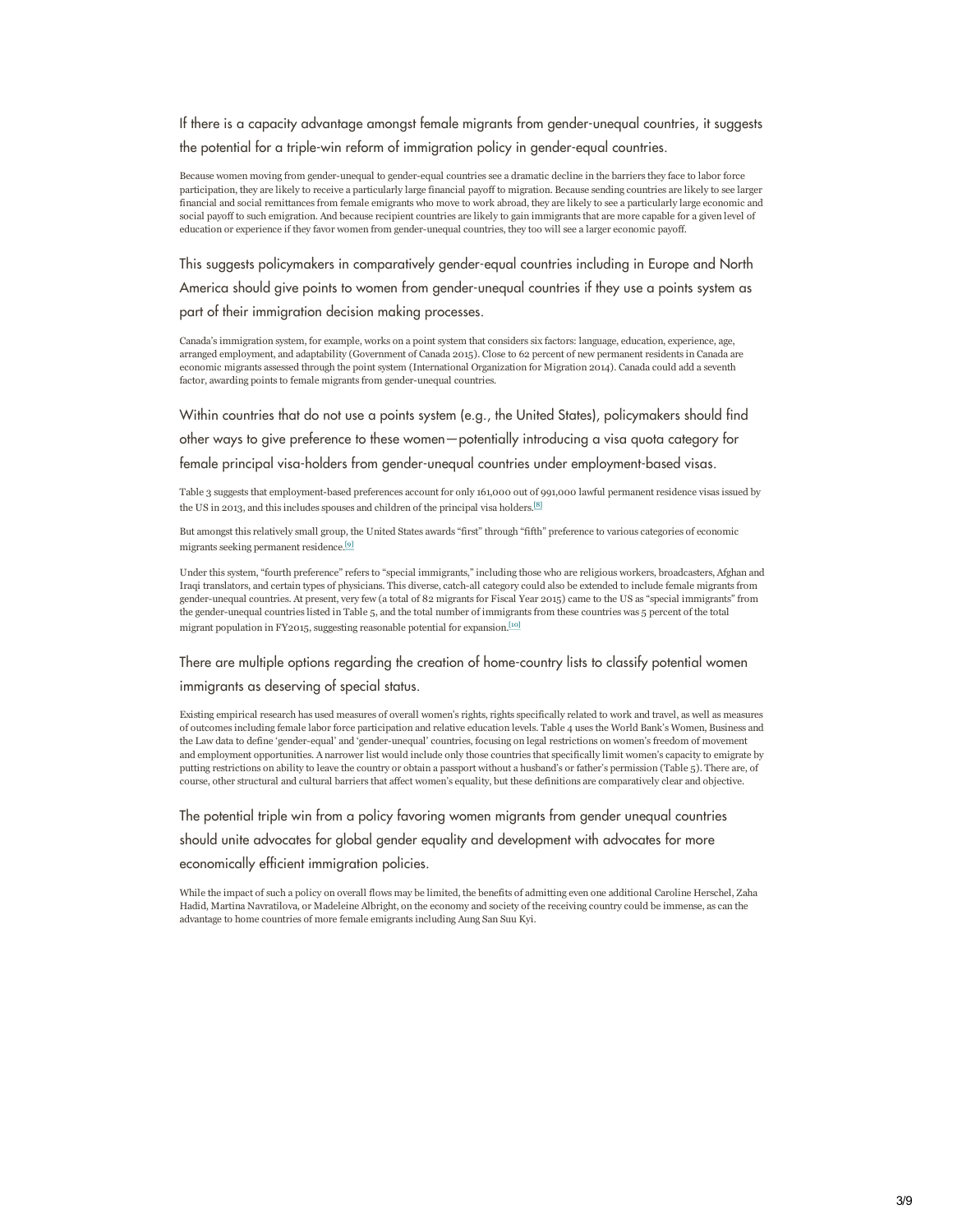| Source Country             |       | Destination Country Percentage of Emigrants that are Women |                    |  |  |
|----------------------------|-------|------------------------------------------------------------|--------------------|--|--|
|                            | World | Developed regions                                          | Developing regions |  |  |
| World                      | 48    | 52                                                         | 43                 |  |  |
| Afghanistan                | 45    | 43                                                         | 45                 |  |  |
| DR Congo                   | 50    | 52                                                         | 50                 |  |  |
| Egypt                      | 32    | 40                                                         | 31                 |  |  |
| Iran (Islamic Republic of) | 46    | 46                                                         | 49                 |  |  |
| Iraq                       | 47    | 43                                                         | 48                 |  |  |
| Pakistan                   | 35    | 44                                                         | 32                 |  |  |
| Saudi Arabia               | 41    | 46                                                         | 36                 |  |  |

# Table 1. Gender imbalance in migration flows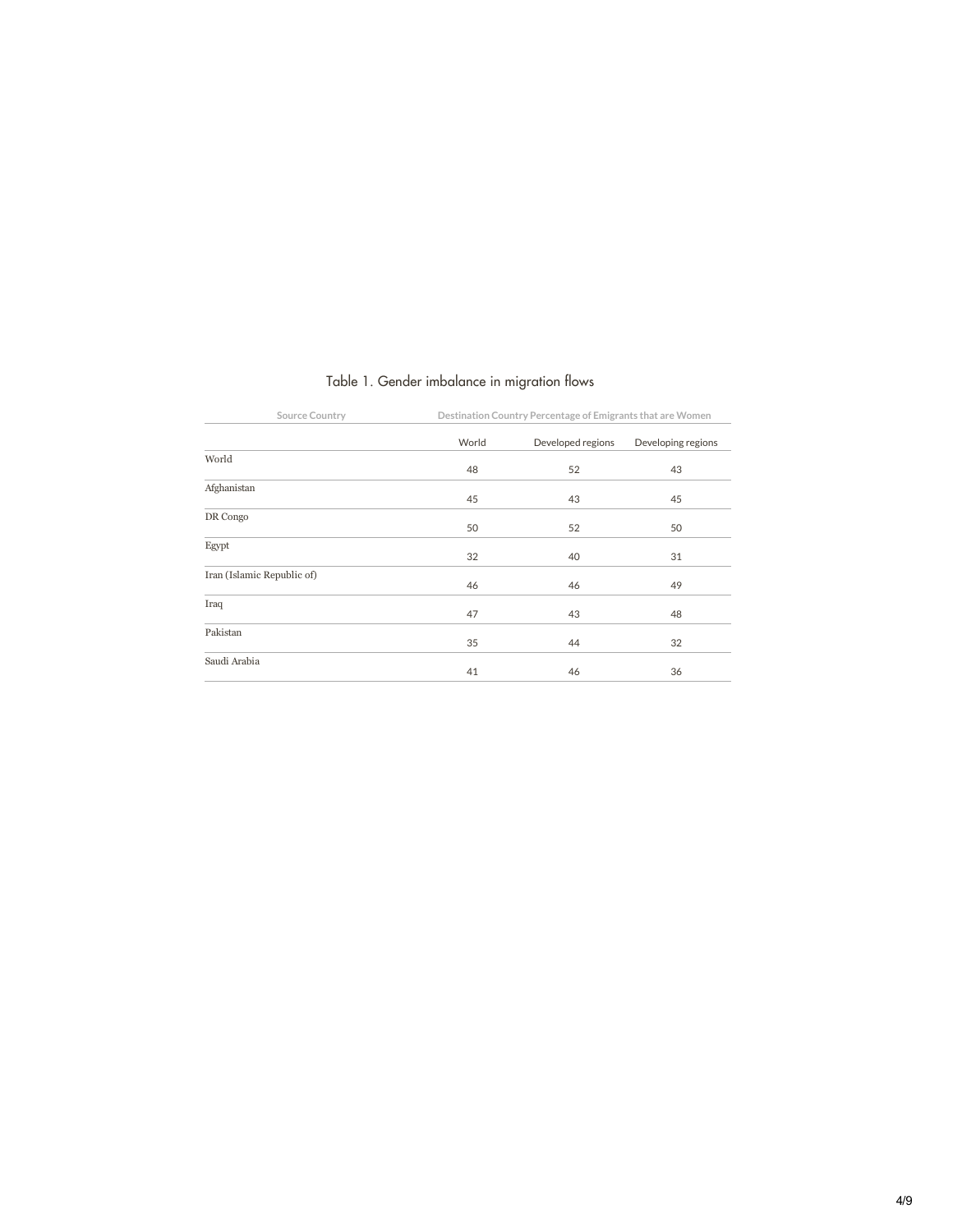| Table 2. Egyptian immigration by gender |  |  |  |
|-----------------------------------------|--|--|--|
|-----------------------------------------|--|--|--|

|                             | Immigrants from<br>Egypt '000 | Percent Female |
|-----------------------------|-------------------------------|----------------|
| Yemen                       | 11                            | 49             |
| Sudan                       | 13                            | 48             |
| Iraq                        | 14                            | 18             |
| <b>State of Palestine</b>   | 18                            | 54             |
| Libya                       | 21                            | 29             |
| Israel                      | 21                            | 53             |
| Oman                        | 79                            | 39             |
| Bahrain                     | 81                            | 35             |
| Lebanon                     | 83                            | 52             |
| Jordan                      | 139                           | 19             |
| Qatar                       | 164                           | 20             |
| Kuwait                      | 388                           | 42             |
| Saudi Arabia                |                               |                |
| <b>United Arab Emirates</b> | 729                           | 32             |
| Average                     | 935                           | 32             |
|                             |                               | 33             |
| Netherlands                 | 13                            | 31             |
| Austria                     | 15                            | 37             |
| Germany                     | 23                            | 29             |
| Greece                      | 28                            | 45             |
| France                      | 31                            | 37             |
| United Kingdom              | 34                            | 43             |
| Australia                   | 45                            | 48             |
| Canada                      | 56                            | 46             |
| Italy                       | 108                           | 29             |
| United States of America    | 160                           | 48             |
| Average                     |                               |                |
|                             |                               | 41             |

Source: United Nations, Department of Economic and Social Affairs (2015). Trends in International Migrant Stock: Migrants by Destination and Origin (United

Nations database, POP/DB/MIG/Stock/Rev.2015). Limited to countries with >10,000 Egyptian immigrants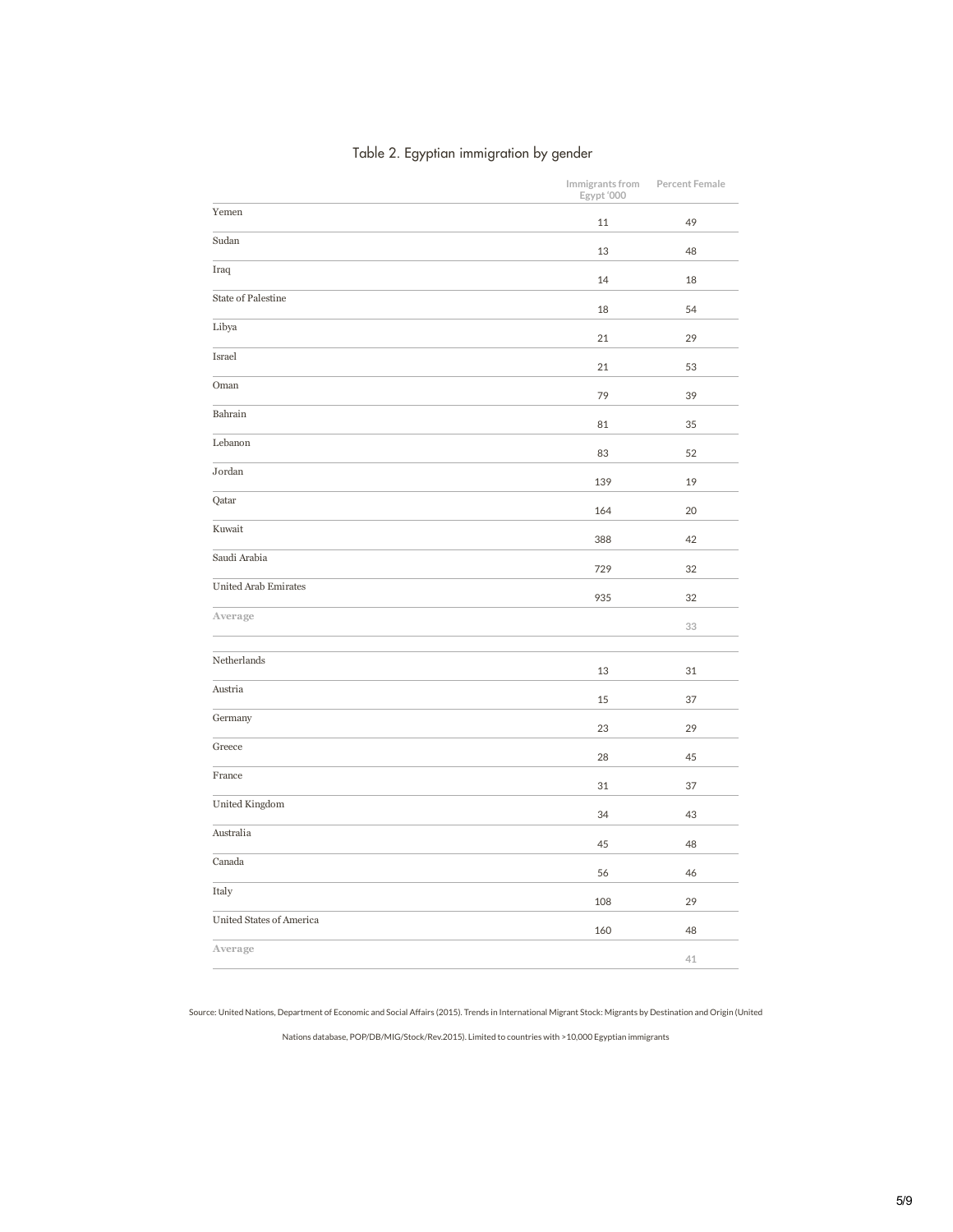|                                 |         |                                     | Sex                                 |                                            |           |                         |        |
|---------------------------------|---------|-------------------------------------|-------------------------------------|--------------------------------------------|-----------|-------------------------|--------|
|                                 |         |                                     |                                     |                                            |           |                         |        |
| Characteristic                  | Total   | Male                                | Female                              | Unknown                                    |           |                         |        |
| Total occupied<br>+non-occupied | 990,553 | 434,284                             | 513,736                             | 42,533                                     |           |                         |        |
| No occupation<br>outside home   | 471,041 | 162,159                             | 283,733                             | 25,149                                     |           |                         |        |
| Homemakers                      | 130,162 | 4,735                               | 114,407                             | 11,020                                     |           |                         |        |
| Students or<br>children         | 249.910 | 120,224                             | 119,489                             | 10,197                                     |           |                         |        |
| <b>Retirees</b>                 | 9,330   | 3,980                               | 5,277                               | 73                                         |           |                         |        |
| Unemployed                      | 81,639  | 33,220                              | 44.560                              | 3,859                                      |           |                         |        |
| Unknown                         | 266,604 | 118,141                             | 142,881                             | 5,582                                      |           |                         |        |
| Characteristic                  | Total   | Family-<br>sponsored<br>preferences | Employment-<br>based<br>preferences | Immediate<br>relatives of<br>U.S. citizens | Diversity | Refugees<br>and asylees | Other  |
| Sex                             |         |                                     |                                     |                                            |           |                         |        |
| Total                           | 990,553 | 210,303                             | 161,110                             | 439,460                                    | 45,618    | 119,630                 | 14,432 |
| Male                            | 434,284 | 92,857                              | 81,638                              | 167,980                                    | 23,099    | 61,693                  | 7,017  |

## Table 3. US immigrants by occupation and gender

Persons Obtaining Lawful Permanent Residence in US: Fiscal Year 2013

Source: https://www.dhs.gov/yearbook-immigration-statistics-2013-lawful-permanen...

Female 513,736 101,165 78,003 251,004 18,220 57,937 7,407 Unknown 42,533 16,281 1,469 20,476 4,299 - <sup>8</sup> Total 990,553 210,303 161,110 439,460 45,618 119,630 14,432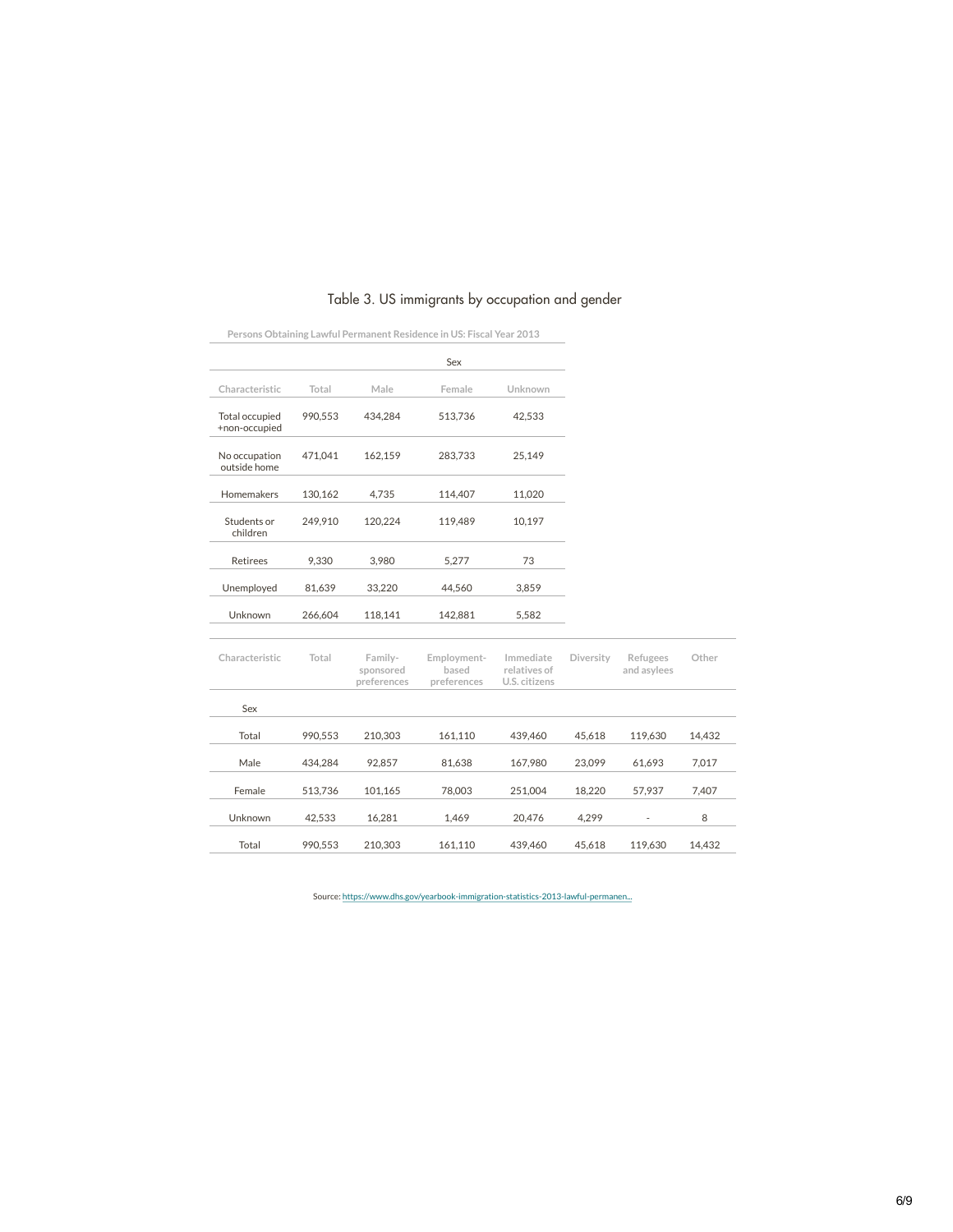| 'Gender-Unequal' Country     | Legal Restrictions on Women's<br>Mobility/Work (of 19)[11] |
|------------------------------|------------------------------------------------------------|
| Syrian Arab Republic         | 15                                                         |
| <b>United Arab Emirates</b>  | 13                                                         |
| Kuwait                       | 13                                                         |
| Sudan                        | 12                                                         |
| Saudi Arabia                 | 12                                                         |
| Jordan                       | 12                                                         |
| Egypt                        | 12                                                         |
| Cameroon                     | 12                                                         |
| Mali                         | 11                                                         |
| Democratic Republic of Congo | 11                                                         |
| Bahrain                      | 11                                                         |
| Ukraine                      | 10                                                         |
| Tajikistan                   | 10                                                         |
| Niger                        | 10                                                         |
| Moldova                      | 10                                                         |
| Benin                        | 10                                                         |
| Azerbaijan                   | 10                                                         |
|                              |                                                            |

# Table 4: Legal Restrictions on Women's Mobility and Employment Opportunities

# Table 5: Legal Restrictions on Women's Mobility (Barriers to Exit)

|              | 'Gender-Unequal' Country | Legal Restrictions on Women's Mobility/Work (of 6) [12] |
|--------------|--------------------------|---------------------------------------------------------|
| Saudi Arabia |                          | 6                                                       |
| Iraq         |                          |                                                         |
|              |                          | 5                                                       |
| Sudan        |                          | 5                                                       |
| Afghanistan  |                          | $\overline{4}$                                          |
| Iran         |                          | $\overline{4}$                                          |
| Jordan       |                          | $\overline{4}$                                          |
|              |                          |                                                         |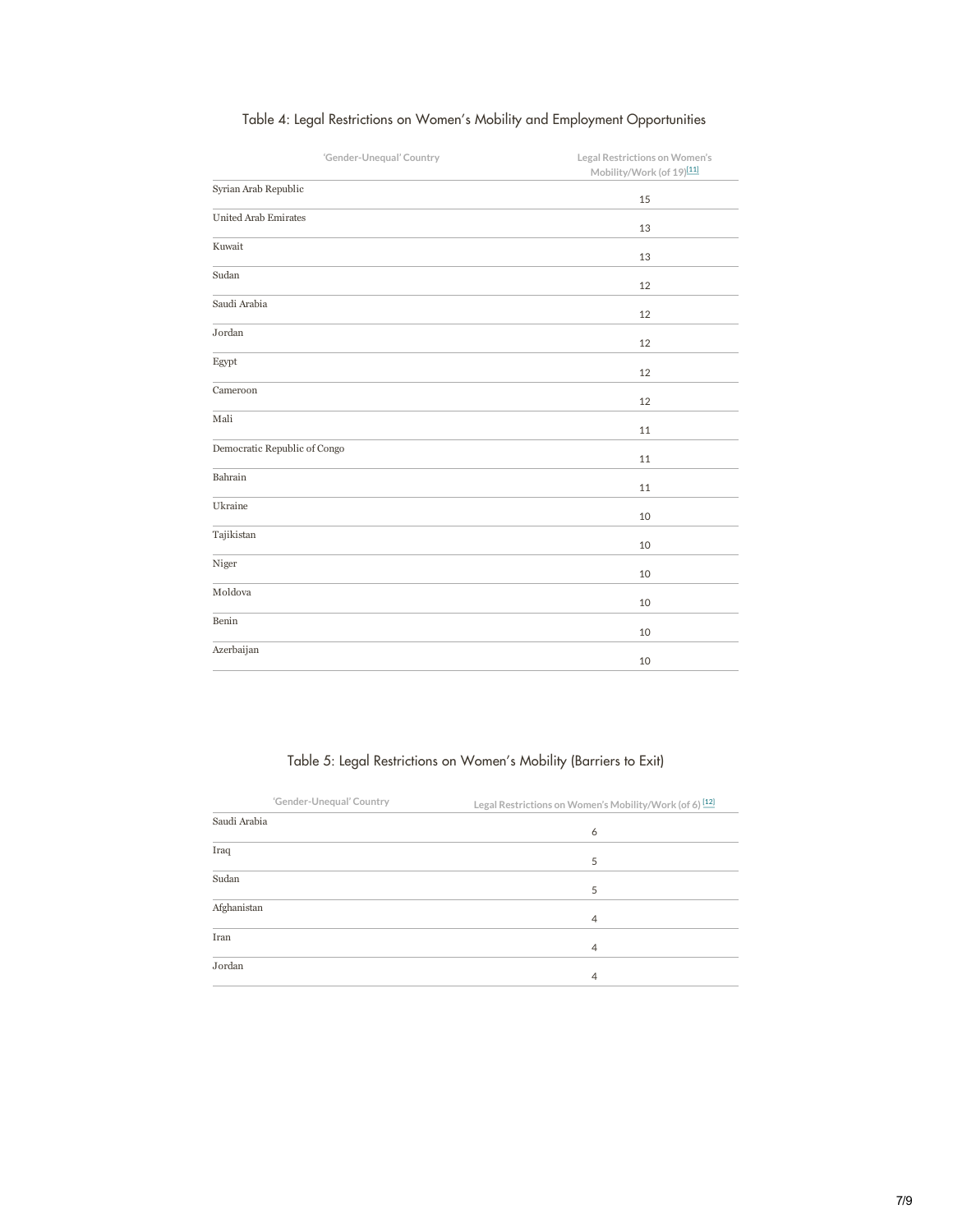## <span id="page-7-0"></span>**Endnotes**

<span id="page-7-1"></span>[1] The existing literature cited in this paper provides multiple conceptualizations and measures of "gender-unequal countries" and gender-equal" countries. We provide two potential country lists at the end of the paper but note the empirical evidence we cite is not based on those lists.

<span id="page-7-2"></span>[2] Although note that between 1990 and 2010 the stock of high-skilled female immigrants in OECD countries increased by 152 percent, and by 2010 the stock of high-skilled female immigrants was larger than the stock of high-skilled male immigrants. Africa and Asia experienced the most rapid growth of high-skilled female emigration, and, as proposed above, the growth rate is strongly correlated with measures of home country gender inequality (Kerr et al., 2016).

<span id="page-7-3"></span>[3] As reflected in Tables 4 and 5, many countries in the MENA region (including the top seven most discriminatory according to the first index) qualify as 'gender-unequal' based on their legal restrictions on women's mobility and employment opportunities.

There is a rich literature on the 'family investment hypothesis' which suggests one migrating spouse might work upon arrival while the other (usually the man) accrues human capital. The evidence for the hypothesis appears to be weak, exceptions included in the case of Australian migrants where the primary worker according to immigration status was male (see Basilio et al 2007).

<span id="page-7-4"></span>[5] This lower participation rate appears to dissipate over time. Looking at US census data from 1980 to 2000, Blau et al. (2011) find that immigrant women from countries with high female labor force participation work more after arrival in the US than do those from low labor force participation countries (an average of 814 hours a year compared to 690 hours), but there is convergence both between migrant groups and between migrants and nativeborn US women, which is largely complete within six to ten years. They also note that men's labor supply is unaffected by female labor force participation in source countries, suggesting that the initial lower participation reflects home country norms and the convergence suggests adoption of host country norms over time. And the problem may be smaller elsewhere: A set of surveys carried out across European countries from 19942000 suggested that the proportion of all men who reported positive work earnings was 67 percent compared to 46 percent for women. Amongst foreign-born respondents the proportions were 70 percent for men and 48 percent for women. For both men and women, being foreign-born was associated with lower earnings (Adsera and Chiswick 2007).

[6] Migrant women across OECD countries are more likely to have tertiary education than nativeborn women (27.78 percent compared to 22.9 percent), however nativeborn women are more likely to be employed (a 5.1 percentage point gap in employment compared to 0.1 percentage point gap for men) (Organization for Economic Cooperation and Development 2014; European Institute for Gender Equality 2015).

<span id="page-7-5"></span>[7] More research is needed on the presence of a 'capacity surplus' amongst female economic migrants from genderunequal countries, as [the available evidence is not conclusive. The data in Lin and Sweetman \(2014\) suggests it may be possible to conduct analysis on a](https://www.dhs.gov/yearbook-immigration-statistics-2013-lawful-permanent-residents) Canadian sample comparing earnings of those in full time employment by gender and country of origin. It may be possible to compare the gap in US wages between full time employed men and women from particular countries (perhaps controlling for education and experience) and see if the gap is smaller or larger amongst populations from countries with particularly severe gender inequality.

<span id="page-7-6"></span>[8] Only around 70,000 of new migrants to the US each year are admitted on the basis of "extraordinary ability," needed skills, educational status, or other measures of (needed) capacity. The rest are spouses or children of those migrants, diversity visa lottery winners or (by far the largest proportion) family members of US citizens. Source: https://www.dhs.gov/yearbook-immigration-statistics-2013-lawful-permanent-residents. Docquier et al. (2009) suggest that in 2004, just 27 percent of women who received US employmentbased visas were the principle visaholder compared to 65 percent of men. If these ratios still held in 2013, that would suggest around 21,000 women were admitted to the US as permanent residents as principal employmentbased visa applicants along with 53,064 men.

<span id="page-7-8"></span><span id="page-7-7"></span>[9] First preference refers to those with demonstrated "extraordinary ability, outstanding professors or researchers, or multinational executives or managers;" second preference applies to those with "advanced degrees or exceptional ability;" third preference covers skilled and professional workers with bachelor's degrees as well as unskilled workers; fourth preference refers to categories of "special immigrants," and fifth preference relates to entrepreneurs ("Permanent Workers," US Citizenship and Immigration Services, accessed December 1, 2016, https://www.uscis.gov/working-united-states/permanent-workers.)

[10] "Table III: Immigrant Visa Issued," US Department of State, Bureau of Consular Affairs, accessed December 1, 2016, https://travel.state.gov/content/dam/visas/Statistics/AnnualReports/FY2015AnnualReport/FY15AnnualReport-TableIII.pdf.

[11] Indicators selected from Women, Business and the Law: (1) An unmarried woman cannot apply for a passport in the same way as an unmarried man. (2) A married woman cannot apply for a passport in the same way as a married man. (3) An unmarried woman cannot travel outside the country in the same way as an unmarried man. (4) A married woman cannot travel outside the country in the same way as a married man. (5) A married woman cannot travel outside her home in the same way as a married man. (6) A married woman cannot get a job in the same way as a married man. (7) A married woman cannot register a business in the same way as a married man. (8) A married woman cannot choose where to live in the same way as a married man. (9) A woman cannot work the same night hours as a man. (10) A woman cannot work in jobs deemed hazardous in the same way as a man. (11) A woman cannot work in jobs deemed morally or socially inappropriate in the same way as a man. (12) A woman cannot work in jobs deemed arduous in the same way as a man. (13) A woman cannot work in mining the same way as a man. (14) A woman cannot work in factories the same way as a man. (15) A woman cannot work in construction the same way as a man. (16) A woman cannot work in the same occupations as a man. (17) A woman cannot work in metalworking the same way as a man. (18) A woman cannot engage in jobs requiring lifting heavy weights above threshold in the same way as a man. (19) A woman cannot do the same job-related tasks as a man.

[12] Indicators selected from Women, Business and the Law: (1) An unmarried woman cannot apply for a passport in the same way as an unmarried man. (2) A married woman cannot apply for a passport in the same way as a married man. (3) An unmarried woman cannot travel outside the country in the same way as an unmarried man. (4) A married woman cannot travel outside the country in the same way as a married man. (5) A married woman cannot travel outside her home in the same way as a married man. (6) A married woman cannot choose where to live in the same way as a married man.